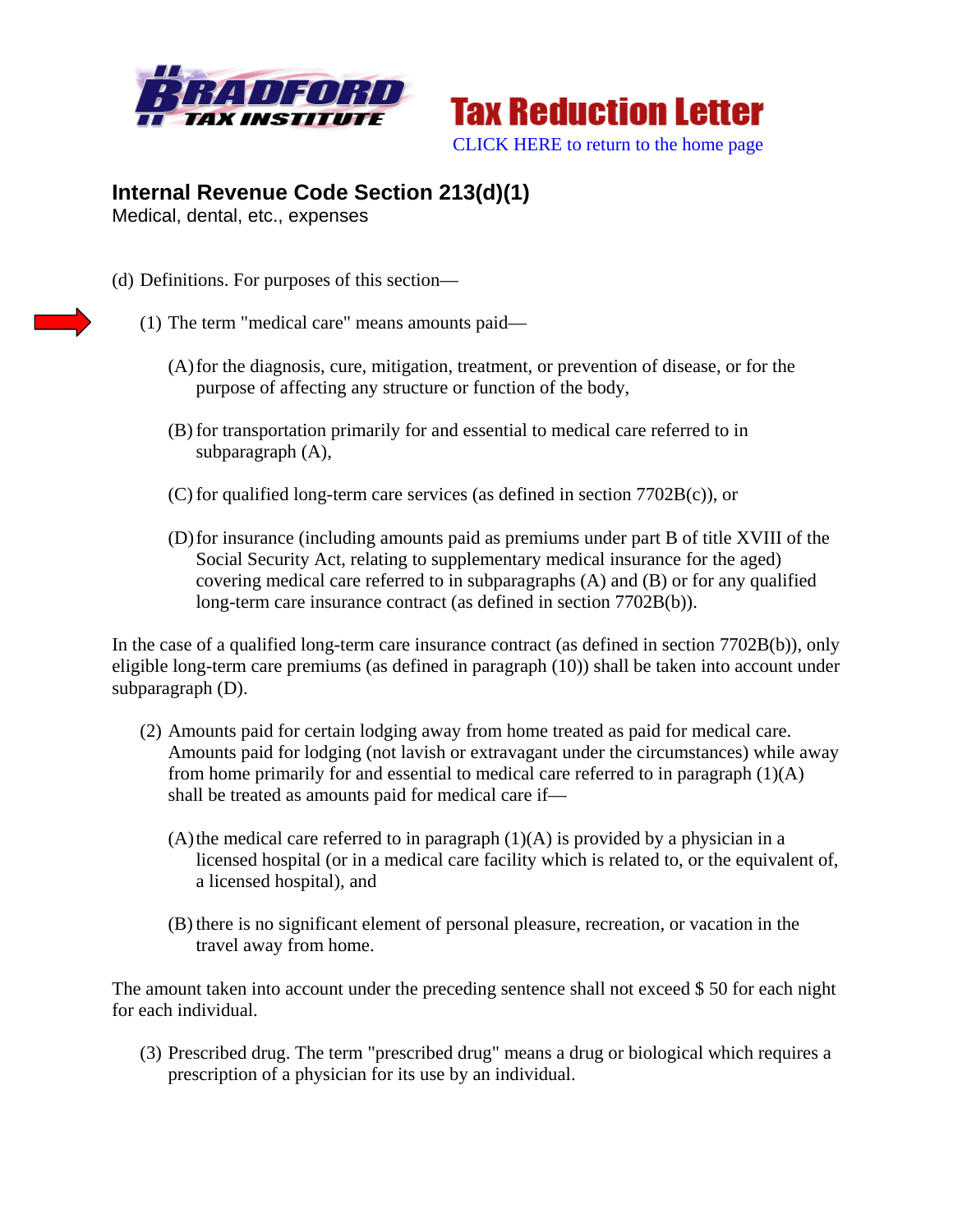- (4) Physician. The term "physician" has the meaning given to such term by section 1861(r) of the Social Security Act (42 U.S.C. 1395x(r)).
- (5) Special rule in the case of child of divorced parents, etc. Any child to whom section 152(e) applies shall be treated as a dependent of both parents for purposes of this section.
- (6) In the case of an insurance contract under which amounts are payable for other than medical care referred to in subparagraphs  $(A)$ ,  $(B)$ , and  $(C)$  of paragraph  $(1)$ —
	- $(A)$  no amount shall be treated as paid for insurance to which paragraph  $(1)(D)$  applies unless the charge for such insurance is either separately stated in the contract, or furnished to the policyholder by the insurance company in a separate statement,
	- (B) the amount taken into account as the amount paid for such insurance shall not exceed such charge, and
	- (C) no amount shall be treated as paid for such insurance if the amount specified in the contract (or furnished to the policyholder by the insurance company in a separate statement) as the charge for such insurance is unreasonably large in relation to the total charges under the contract.
- (7) Subject to the limitations of paragraph (6), premiums paid during the taxable year by a taxpayer before he attains the age of 65 for insurance covering medical care (within the meaning of subparagraphs  $(A)$ ,  $(B)$ , and  $(C)$  of paragraph  $(1)$ ) for the taxpayer, his spouse, or a dependent after the taxpayer attains the age of 65 shall be treated as expenses paid during the taxable year for insurance which constitutes medical care if premiums for such insurance are payable (on a level payment basis) under the contract for a period of 10 years or more or until the year in which the taxpayer attains the age of 65 (but in no case for a period of less than 5 years).
- (8) The determination of whether an individual is married at any time during the taxable year shall be made in accordance with the provisions of section 6013(d) (relating to determination of status as husband and wife).
- (9) Cosmetic surgery.
	- (A)In general. The term "medical care" does not include cosmetic surgery or other similar procedures, unless the surgery or procedure is necessary to ameliorate a deformity arising from, or directly related to, a congenital abnormality, a personal injury resulting from an accident or trauma, or disfiguring disease.
	- (B) Cosmetic surgery defined. For purposes of this paragraph, the term "cosmetic surgery" means any procedure which is directed at improving the patient's appearance and does not meaningfully promote the proper function of the body or prevent or treat illness or disease.
- (10) Eligible long-term care premiums.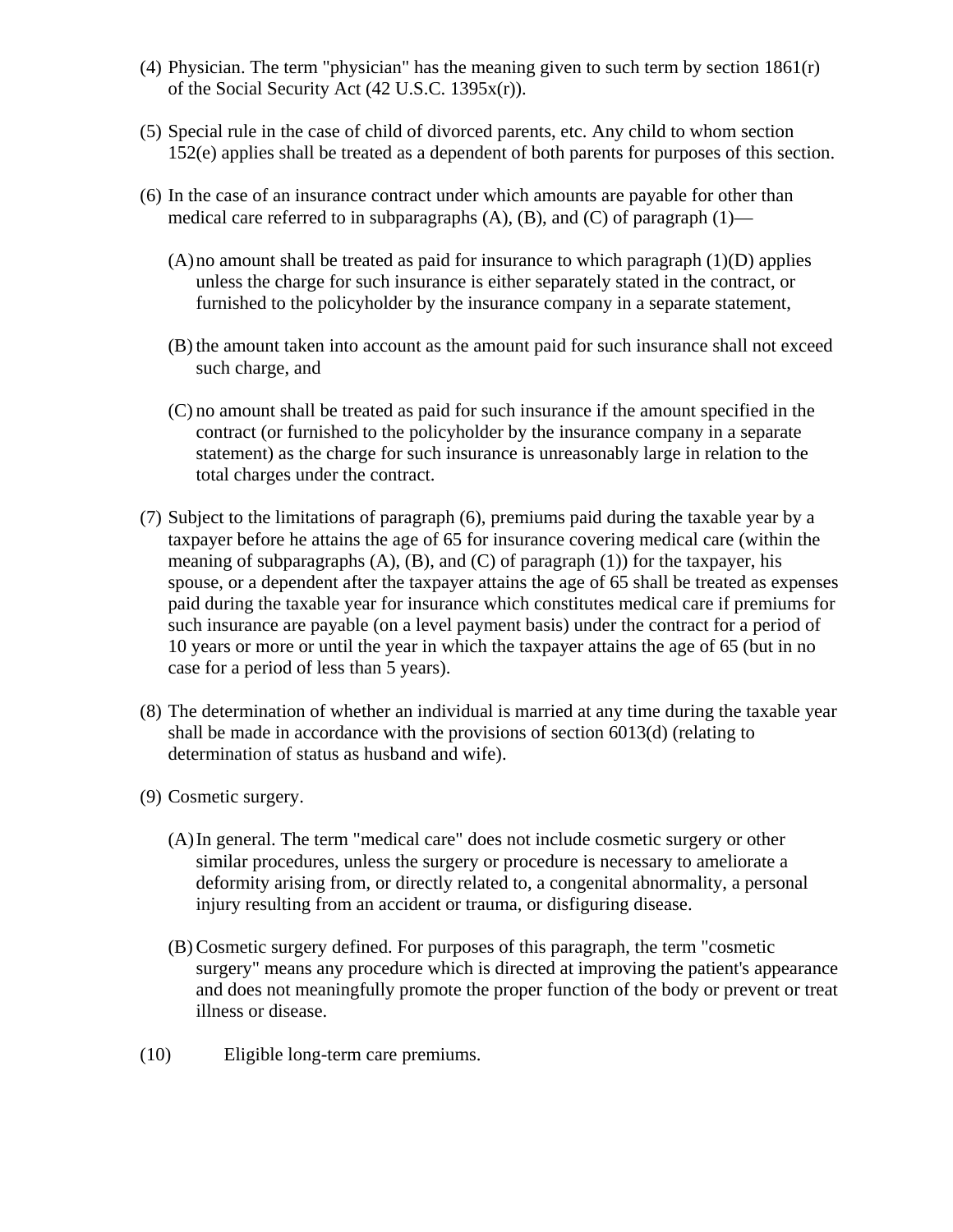(A)In general. For purposes of this section, the term "eligible long-term care premiums" means the amount paid during a taxable year for any qualified long-term care insurance contract (as defined in section 7702B(b)) covering an individual, to the extent such amount does not exceed the limitation determined under the following table:

| In the case of an individual with an attained | The limitation is: |
|-----------------------------------------------|--------------------|
| age before the close of the taxable year of:  |                    |
| 40 or less                                    | \$200              |
| More than 40 but not more than 50             | 375                |
| More than 50 but not more than 60             | 750                |
| More than 60 but not more than 70             | 2,000              |
| More than 70                                  | 2,500              |

(B) Indexing.

- (i) In general. In the case of any taxable year beginning in a calendar year after 1997, each dollar amount contained in subparagraph (A) shall be increased by the medical care cost adjustment of such amount for such calendar year. If any increase determined under the preceding sentence is not a multiple of \$ 10, such increase shall be rounded to the nearest multiple of \$ 10.
- (ii) Medical care cost adjustment. For purposes of clause (i), the medical care cost adjustment for any calendar year is the percentage (if any) by which—
	- (I) the medical care component of the Consumer Price Index (as defined in section  $1(f)(5)$  for August of the preceding calendar year, exceeds
	- (II)such component for August of 1996.

The Secretary shall, in consultation with the Secretary of Health and Human Services, prescribe an adjustment which the Secretary determines is more appropriate for purposes of this paragraph than the adjustment described in the preceding sentence, and the adjustment so prescribed shall apply in lieu of the adjustment described in the preceding sentence.

- (11) Certain payments to relatives treated as not paid for medical care. An amount paid for a qualified long-term care service (as defined in section 7702B(c)) provided to an individual shall be treated as not paid for medical care if such service is provided—
	- (A)by the spouse of the individual or by a relative (directly or through a partnership, corporation, or other entity) unless the service is provided by a licensed professional with respect to such service, or
	- (B) by a corporation or partnership which is related (within the meaning of section 267(b) or 707(b)) to the individual.